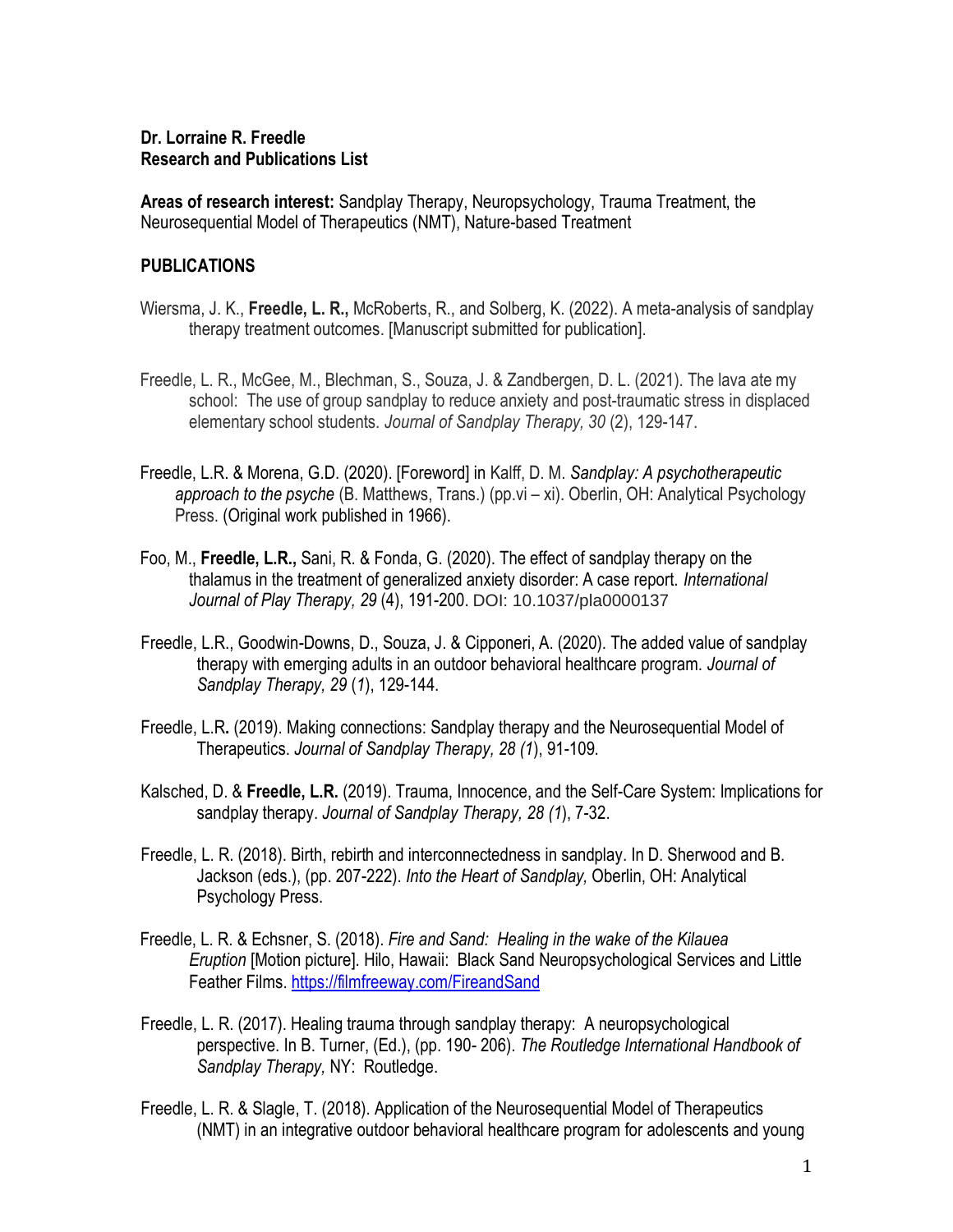adults. In E. Perry, G. Griffin, M. Maikoetter, S. Graner, J. Rosenfelt, & B. Perry (Eds.), (pp. 20- 26). *Proceedings of the 2nd International Neurosequential Model Symposium: Banff, Alberta Canada. 2016.* Houston: The ChildTrauma Academy Press.

- Hambrick, E.P., Perry, B.D., Wang, E., DeMarco, T., Capparelli, C., Grove, T., Maikoetter, M., O'Malley, D., Paxton, D., **Freedle, L.,** … & Polales, C. (2018). Restraint and critical incident reduction following introduction of the neurosequential model of therapeutics (NMT), *Residential Treatment for Children & Youth,* DOI: 10.1080/0886571X.2018.14
- Freedle, L.R., Altschul, D.B., & Freedle, A.M. (2015). The role of sandplay therapy in the treatment of adolescents and young adults with co-occurring substance use disorders and trauma. *Journal of Sandplay Therapy, 24* (2)*,* 127-145.
- Freedle, L. R. (2007). Sandplay therapy with brain injured adults: An exploratory qualitative study. *Journal of Sandplay Therapy, 16 (2*), 115-133.
- Freedle, L. R. (2006). Ese's emancipation. *Journal of Sandplay Therapy, 15 (1),* 93-107.
- Freedle, L. R. (2006). *Sandplay therapy and the individuation process in adults with moderate to severe traumatic brain injury: An exploratory qualitative study.* Doctoral Dissertation, Fielding Graduate University, Santa Barbara, CA.

## **MEDIA**

.

- 9/1/2021- *For the Love of Sandplay,* VFTS 2021 Episode 9 of the Creative Psychotherapist Podcast. Host: Reina Lombardi. [https://anchor.fm/reina-lombardi5/episodes/VFTS-2021-9--](https://anchor.fm/reina-lombardi5/episodes/VFTS-2021-9--Lorraine-R--Freedle--For-the-Love-of-Sandplay-e16g49e/a-a6drclg) [Lorraine-R--Freedle--For-the-Love-of-Sandplay-e16g49e/a-a6drclg](https://anchor.fm/reina-lombardi5/episodes/VFTS-2021-9--Lorraine-R--Freedle--For-the-Love-of-Sandplay-e16g49e/a-a6drclg)
- 10/26/18- *Fire and Sand: Healing in the Wake of the Kilauea Eruption***.**  <https://filmfreeway.com/FireandSand>Co-produced a documentary film by Black Sand Neuropsychological Services and Little Feather Films. Winner of:
	- 2019 "Humanitarian and Social Justice Award" at Santa Fe Film Festival,
	- 2019 "Best Hawai`i Film" at the Honolulu Film Awards, and
	- 2019 Hawai`i Psychological Association Media Award for exceptional media contributions that promote psychological health and understanding.
- 12/26/17- *The Healing Power of Sandplay Therapy***.** ShrinkRap Hawai`i Livestream, http[s://www.youtube.com/watch?v=v8GljRlv-HY&feature=youtu.be](http://www.youtube.com/watch?v=v8GljRlv-HY&feature=youtu.be) Honolulu, HI.
- 6/15/15- *Cultivating Change at Pacific Quest***.** Answers 4 the Family Radio Show, [www.latalkradio.com.](http://www.latalkradio.com/) Los Angeles, CA.